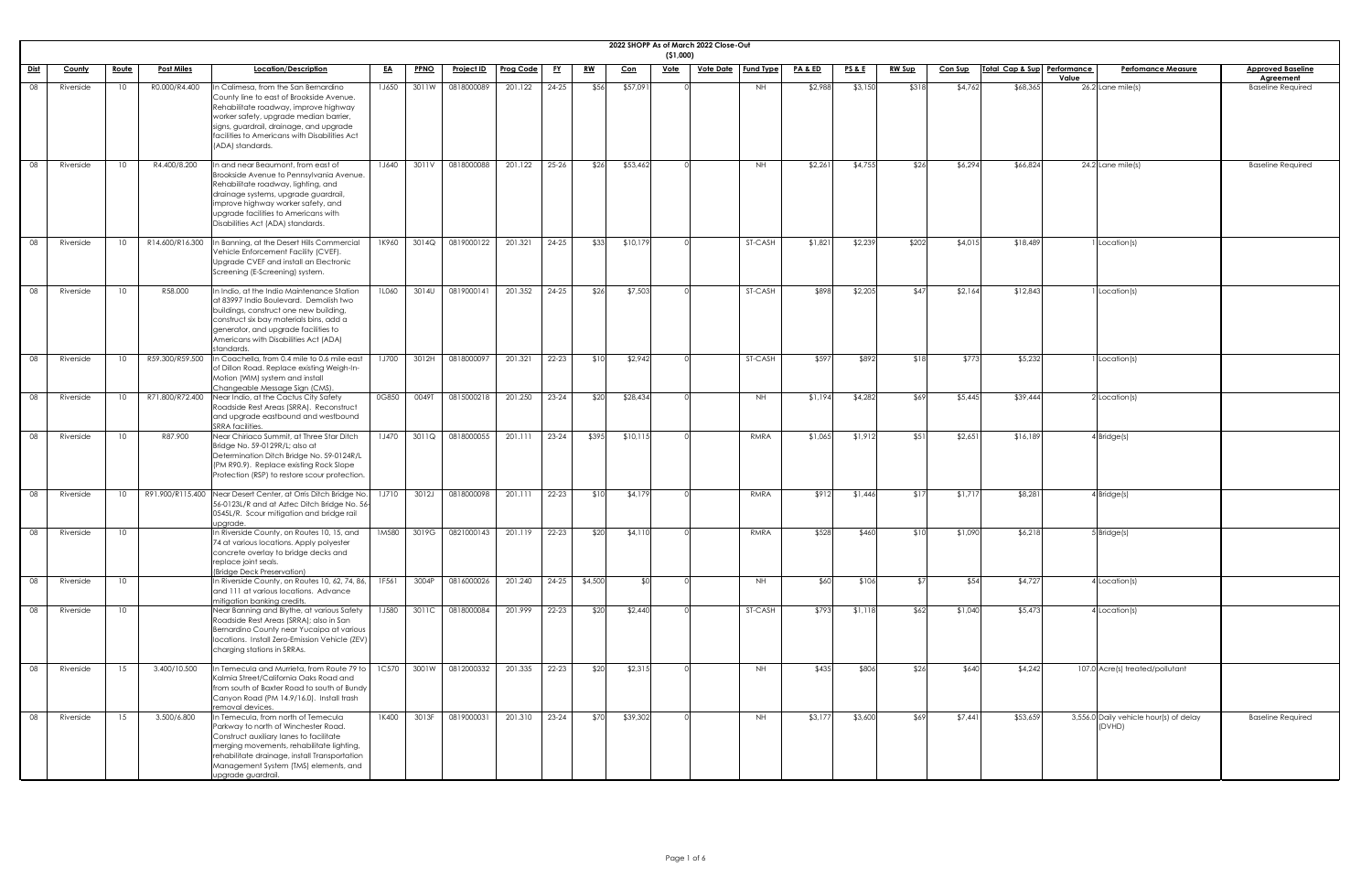|             |               |              |                   |                                                                                                                                                                                                                                                                                                                                                                                                                                                                                                      |              |             |                   |                  |           |           |            | (51,000)    | 2022 SHOPP As of March 2022 Close-Out |                  |                    |                 |               |                |                             |                                    |                          |
|-------------|---------------|--------------|-------------------|------------------------------------------------------------------------------------------------------------------------------------------------------------------------------------------------------------------------------------------------------------------------------------------------------------------------------------------------------------------------------------------------------------------------------------------------------------------------------------------------------|--------------|-------------|-------------------|------------------|-----------|-----------|------------|-------------|---------------------------------------|------------------|--------------------|-----------------|---------------|----------------|-----------------------------|------------------------------------|--------------------------|
| <u>Dist</u> | <b>County</b> | <u>Route</u> | <b>Post Miles</b> | Location/Description                                                                                                                                                                                                                                                                                                                                                                                                                                                                                 | <u>EA</u>    | <b>PPNO</b> | <u>Project ID</u> | <b>Prog Code</b> | <u>FY</u> | <u>RW</u> | <u>Con</u> | <u>Vote</u> | <u>Vote Date</u>                      | <b>Fund Type</b> | <u>PA &amp; ED</u> | <u>PS&amp;E</u> | <b>RW Sup</b> | <u>Con Sup</u> | Total Cap & Sup Performance | <b>Perfomance Measure</b><br>Value | <b>Approved Baseline</b> |
| 08          | Riverside     | 15           | 8.200/13.900      | In Murrieta and Wildomar, from south of<br>Route 215 to north of Clinton Keith Road.<br>Enhance highway worker safety by<br>installing Maintenance Vehicle Pullouts<br>(MVPs), slope paving, paving beyond gore<br>areas, and installing vegetation control.                                                                                                                                                                                                                                         | 1G890        | 3007Q       | 0816000099        | 201.235          | $22 - 23$ | \$10      | \$3,830    |             |                                       | NH               | \$356              | \$434           | \$1           | \$589          | \$5,230                     | 33 Location(s)                     | <b>Agreement</b>         |
| 08          | Riverside     | 15           | 9.400/16.300      | In and near Murrieta, from Murrieta Hot<br>Springs Road to Bundy Canyon Road.<br>Upgrade facilities to Americans with<br>Disabilities Act (ADA) standards.                                                                                                                                                                                                                                                                                                                                           | 1J670        | 3012C       | 0818000090        | 201.361          | 22-23     | \$18      | \$1,900    |             |                                       | <b>NH</b>        | \$763              | \$1,013         | \$34          | \$996          | \$4,724                     | $26$ Curb ramp(s)                  |                          |
| 08          | Riverside     | 15           | 15.900/20.300     | In Wildomar and Lake Elsinore, from south of<br>Bundy Canyon Road to north of Grunder<br>Drive/Franklin Street. Construct Best<br>Management Practices (BMPs) to achieve<br>statewide National Pollutant Discharge<br>Elimination System (NPDES) permit<br>compliance units for Total Maximum Daily<br>Load (TMDL).                                                                                                                                                                                  | 1E340        | 3008E       | 0813000215        | 201.335          | $23 - 24$ | \$10      | \$3,564    |             |                                       | NH               | \$314              | \$467           | \$15          | \$622          | \$4,992                     | 40.0 Acre(s) treated/pollutant     |                          |
| 08          | Riverside     | 15           | 16.300/52.300     | In and near Lake Elsinore, Corona, Norco,<br>Jurupa Valley, and Eastvale, at various<br>locations from Bundy Canyon Road to<br>Philadelphia Street (San Bernardino County<br>line) (PM 16.3/52.270). Upgrade facilities to<br>Americans with Disabilities Act (ADA)<br>standards.                                                                                                                                                                                                                    | 1J870        | 3012F       | 0818000124        | 201.361          | 23-24     | \$67      | \$1,633    |             |                                       | <b>NH</b>        | \$1,012            | \$1,486         | \$319         | \$1,041        | \$5,558                     | 14 Curb ramp(s)                    |                          |
| 08          | Riverside     | 15           | 30.000/33.000     | Near Temescal Valley, from south of Indian<br>Truck Trail to south of Temescal Canyon<br>Road. Rehabilitate drainage systems.                                                                                                                                                                                                                                                                                                                                                                        | 1L820        | 3017J       | 0820000161        | 201.151          | 25-26     | \$374     | \$3,044    |             |                                       | RMRA             | \$1,203            | \$1,265         | \$384         | \$998          | \$7,268                     | 14 Culvert(s) (ea)                 |                          |
| 08          | Riverside     | 15           | 50.600/52.270     | In Jurupa Valley, from north of Cantu-<br>Galleano Ranch Road to the San<br>Bernardino County line; on Route 60 from<br>the San Bernardino County line to east of<br>Etiwanda Avenue (PM R0.0/R2.1); also in<br>San Bernardino County in Ontario on Route<br>60, from east of South Haven Avenue to<br>west of Milliken Avenue (PM R9.2/R9.5).<br>Enhance highway worker safety by paving<br>beyond gore areas, adding Maintenance<br>Vehicle Pullouts (MVPs), and installing<br>vegetation control. | 1H850        | 3008T       | 0817000142        | 201.235          | $22 - 23$ | \$20      | \$6,962    |             |                                       | NH               | \$620              | \$620           | \$33          | \$1,272        | \$9,527                     | 106 Location(s)                    |                          |
| 08          | Riverside     | 60           | R1.000/12.000     | In the cities of Jurupa Valley and Riverside,<br>from Wineville Road to west of Route 91/215<br>Separation. Install ramp meters and other<br>Transportation Management System (TMS)<br>elements, widen ramps for High-<br>Occupancy Vehicle (HOV) bypass,<br>upgrade facilities to Americans with<br>Disabilities Act (ADA) standards, and install<br>Maintenance Vehicle Pullouts (MVPs).                                                                                                           | 1J230        | 3011A       | 0818000002        | 201.315          | $22 - 23$ | \$59      | \$12,595   |             |                                       | RMRA             | \$1,233            | \$2,083         | \$64          | \$2,774        | \$18,808                    | 32 Field element(s)                |                          |
| 08          | Riverside     | 60           | R6.100/8.000      | In Jurupa Valley, from east of Pyrite Street<br>to East of Valley Way. Replace and<br>rehabilitate landscaping and irrigation<br>system                                                                                                                                                                                                                                                                                                                                                              | 1H380        | 3008R       | 0817000028        | 201.210          | 22-23     | \$10      | \$3,849    |             |                                       | NH               | \$365              | \$433           | \$20          | \$587          | \$5,264                     | $21.2$ Acre(s)                     |                          |
| 08          | Riverside     | 60           | 13.300/19.200     | In Moreno Valley, from Day Street to east of<br>Moreno Beach Drive. Upgrade facilities to<br>Americans with Disabilities Act (ADA)<br>standards.                                                                                                                                                                                                                                                                                                                                                     | <b>1J680</b> | 3012E       | 0818000094        | 201.361          | 22-23     | \$140     | \$2,248    |             |                                       | NH               | \$421              | \$948           | \$497         | \$1,715        | \$5,969                     | 13 Curb ramp(s)                    |                          |
| 08          | Riverside     | 60           | 16.100/22.500     | In and near Moreno Valley, from west of<br>Perris Boulevard to east of Gilman Springs<br>Road. Install Transportation Management<br>System (TMS) elements.                                                                                                                                                                                                                                                                                                                                           | 49612        | 0043L       | 0816000145        | 201.315          | 22-23     | \$20      | \$11,427   |             |                                       | RMRA             | \$757              | \$1,345         | \$23          | \$2,100        | \$15,672                    | 22 Field element(s)                |                          |
| 08          | Riverside     | 60           |                   | In Riverside and San Bernardino Counties, at<br>various locations on Routes 60 and 215.<br>Reduce wrong-way collisions by installing<br>wrong-way pavement markers and sign<br>panels, and upgrading pavement markings<br>at onramps and offramps.                                                                                                                                                                                                                                                   | 1L640        | 3017U       | 0820000130        | 201.010          | 22-23     | \$20      | \$2,734    |             |                                       | STP              | \$642              | \$536           | \$36          | \$565          | \$4,533                     | 4 Collision(s) reduced             |                          |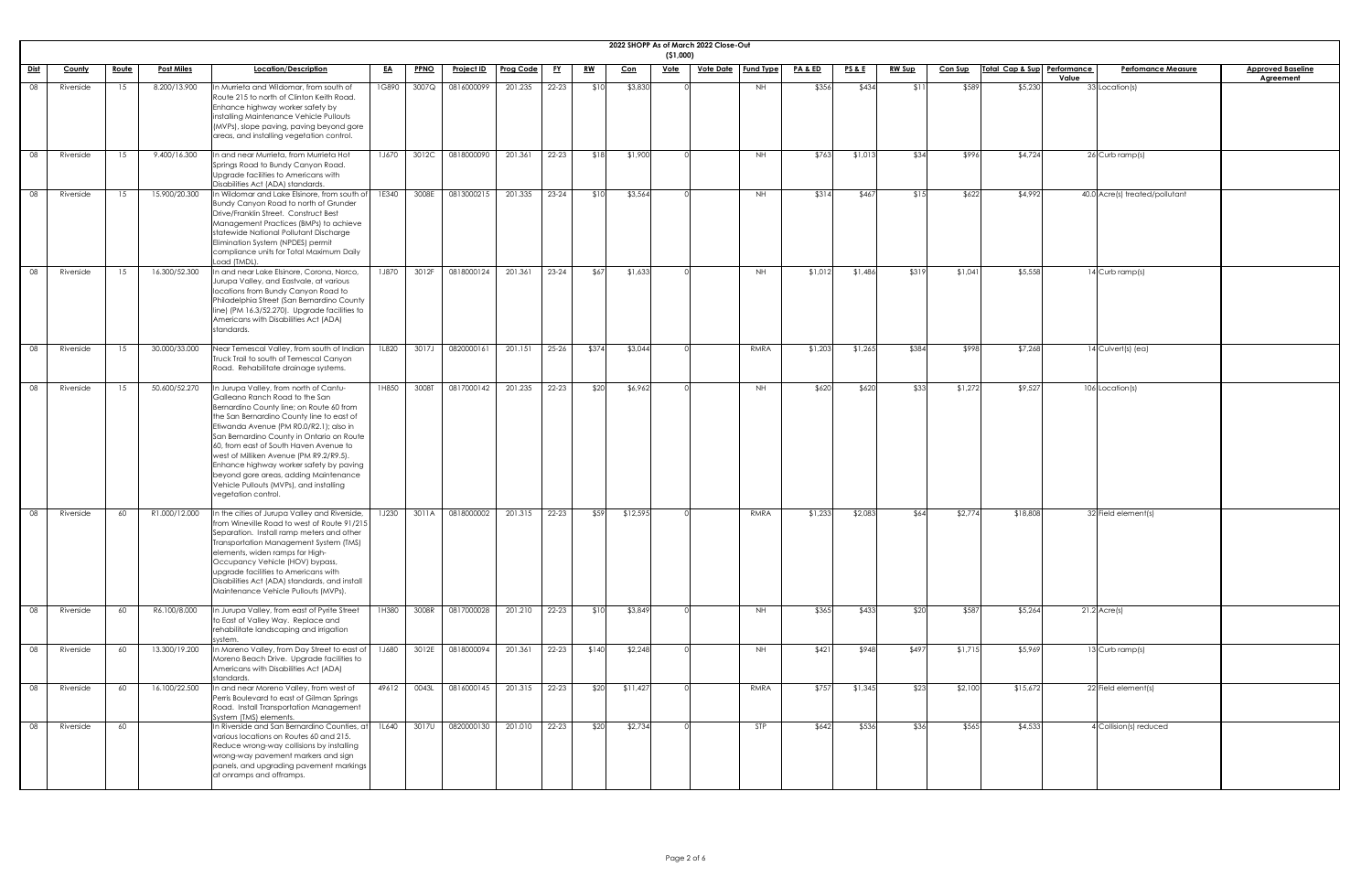|             |               |              |                   |                                                                                                                                                                                                                                                                                                                                                   |           |             |                   |                  |           |           |           | (51,000)    | 2022 SHOPP As of March 2022 Close-Out |                              |                    |                 |               |                |                             |       |                           |                                              |
|-------------|---------------|--------------|-------------------|---------------------------------------------------------------------------------------------------------------------------------------------------------------------------------------------------------------------------------------------------------------------------------------------------------------------------------------------------|-----------|-------------|-------------------|------------------|-----------|-----------|-----------|-------------|---------------------------------------|------------------------------|--------------------|-----------------|---------------|----------------|-----------------------------|-------|---------------------------|----------------------------------------------|
| <u>Dist</u> | <b>County</b> | <u>Route</u> | <b>Post Miles</b> | Location/Description                                                                                                                                                                                                                                                                                                                              | <u>EA</u> | <b>PPNO</b> | <u>Project ID</u> | <b>Prog Code</b> | <u>FY</u> | <u>RW</u> | Con       | <u>Vote</u> |                                       | <u>Vote Date</u>   Fund Type | <u>PA &amp; ED</u> | <u>PS&amp;E</u> | <b>RW Sup</b> | <b>Con Sup</b> | Total Cap & Sup Performance | Value | <b>Perfomance Measure</b> | <b>Approved Baseline</b><br><b>Agreement</b> |
| 08          | Riverside     | 74           | 5.700/11.800      | n and near Lake Elsinore, from west of<br>Monte Vista StreeWista Road to Grand<br>Avenue. Widen roadway to provide a two-<br>foot median buffer and four-foot shoulders,<br>install rumble strips, upgrade guardrail, and<br>re-grade side slopes.                                                                                                | 1K690     | 3016R       | 0819000090        | 201.010          | $23 - 24$ | \$3,287   | \$91,974  |             |                                       | <b>STP</b>                   | \$5,921            | \$5,161         | \$333         | \$8,798        | \$115,474                   |       | 95 Collision(s) reduced   | <b>Baseline Required</b>                     |
| 08          | Riverside     | 74           | 27.500/34.300     | Near Perris and Hemet, from Route 215 (PM<br>27.540) to Route 79. Rehabilitate pavement<br>and install Transportation Management<br>System (TMS) elements.<br>(G13 Contingency)                                                                                                                                                                   | 1C072     | 3008C       | 0816000084        | 201.121          | $23 - 24$ | \$80      | ו∩≯       |             |                                       | <b>NH</b>                    | \$1,267            | \$1,177         | \$276         | <b>SO</b>      | \$2,800                     |       | 27.2 Lane mile(s)         |                                              |
| 08          | Riverside     | 74           |                   | Near Lake Elsinore, at the Lake Elsinore<br>Maintenance Station at 18745 Conard<br>Avenue. Construct a new maintenance<br>facility at the existing location.                                                                                                                                                                                      | 1J320     | 3011L       | 0818000017        | 201.352          | $23 - 24$ | \$2,188   | \$3,662   |             |                                       | ST-CASH                      | \$1,027            | \$2,204         | \$88          | \$2,263        | \$11,432                    |       | 1 Location(s)             |                                              |
| 08          | Riverside     | 79           | 0.000/5.400       | Near Aguanga, from the San Diego County<br>line to south of Sage Road and from north<br>of Woodchuck Road to north of Anza Road<br>(PM 11.4/14.8); also in and near Beaumont,<br>from north of Gilman Springs Road to First<br>Street (PM R34.2/40.1). Install guardrail and<br>flashing beacons.                                                 | 1E140     | 3010X       | 0813000178        | 201.015          | 22-23     | \$28      | \$6,329   |             |                                       | STP                          | \$405              | \$968           | \$56          | \$1,479        | \$9,265                     |       | 9 Collision(s) reduced    |                                              |
| 08          | Riverside     | -79          | 5.400/11.400      | Near Temecula, from 3.1 miles north of<br>Route 371 to 1.1 miles south of Pauba Road.<br>Construct shoulders and rumble strip.                                                                                                                                                                                                                    | 1G670     | 3006G       | 0816000049        | 201.010          | $22 - 23$ | \$2,850   | \$57,200  |             |                                       | <b>STP</b>                   | \$4,900            | \$4,700         | \$751         | \$8,520        | \$78,921                    |       | 108 Collision(s) reduced  | Jan-2021 / SHOPP-P-2021-04B                  |
| 08          | Riverside     | 91           | 13.500/16.800     | In the city of Riverside, from east of Tyler<br>Street to east of Madison Street.<br>Rehabilitate pavement, upgrade guardrail,<br>sign panels, and Transportation<br>Management System (TMS) elements,<br>enhance highway worker safety, and<br>implement stormwater Best Management<br>Practices (BMPs) to capture and remove                    | 1L180     | 3015M       | 0819000162        | 201.121          | $24 - 25$ | \$23      | \$19,917  |             |                                       | <b>NH</b>                    | \$1,569            | \$2,258         | \$219         | \$3,762        | \$27,748                    |       | $19.6$ Lane mile(s)       |                                              |
| 08          | Riverside     | 91           | 15.600/21.600     | In the city of Riverside, from Adams Street to<br>west of Route 60. Rehabilitate landscaping<br>and irrigation systems.                                                                                                                                                                                                                           | 1L320     | 3015Y       | 0820000026        | 201.210          | 22-23     | \$22      | \$3,957   |             |                                       | <b>NH</b>                    | \$400              | \$450           | \$100         | \$643          | \$5,572                     |       | $13.0$ Acre(s)            |                                              |
| 08          | Riverside     |              | 47.200/55.300     | In Palm Springs, from Golf Club Drive to<br>West Gateway Drive. Rehabilitate<br>pavement.<br>(G13 Contingency)                                                                                                                                                                                                                                    | 1G630     | 3008G       | 0816000043        | 201.121          | $23 - 24$ | \$10      | .  የበ     |             |                                       | <b>NH</b>                    | \$901              | \$1,614         | \$127         | ו∩≯            | \$2,652                     |       | 34.9 Lane mile(s)         |                                              |
| 08          | Riverside     | 215          | R13.500/R19.500   | Near Murrieta, from 1 mile north of Clinton<br>Keith Road to 1 mile north of Newport Road.<br>Rehabilitate pavement, replace shoulder<br>rumble strip, upgrade culverts, upgrade<br>guardrail, stabilize slopes, and enhance<br>highway worker safety.                                                                                            | 1J260     |             | 3011E 0818000012  | 201.121          | $22 - 23$ | \$79      | \$27,553  |             |                                       | <b>NH</b>                    | \$1,374            | \$2,206         | \$43          | \$3,544        | \$34,799                    |       | $24.6$ Lane mile(s)       |                                              |
| 08          | Riverside     | 215          | 25.000/R31.200    | In and near Perris, from south of San Jacinto<br>River Bridge to north of Ramona<br>Expressway. Rehabilitate pavement,<br>upgrade facilities to Americans with<br>Disabilities Act (ADA) standards, upgrade<br>guardrail, enhance highway worker safety,<br>and install slope stabilization and erosion<br>control measures.<br>(G13 Contingency) | 1J290     |             | 3011H 0818000015  | 201.121          | $23 - 24$ | \$77      | <b>RO</b> |             |                                       | <b>NH</b>                    | \$1,678            | \$2,576         | \$51          | ¶∩\$           | \$4,382                     |       | 32.9 Lane mile(s)         | Mar-2022 / SHOPP-P-2122-05B                  |
| 08          | Riverside     | 215          | R31.200/40.500    | In and near the city of Riverside, from north<br>of Ramona Expressway to south of Martin<br>Luther King Boulevard. Rehabilitate<br>pavement, upgrade guardrail and<br>Transportation Management System (TMS)<br>elements, replace roadside sign panels,<br>and upgrade facilities to Americans with<br>Disabilities Act (ADA) standards.          | 1L170     | 3015L       | 0819000158        | 201.121          | $24 - 25$ | \$46      | \$48,273  |             |                                       | <b>NH</b>                    | \$1,851            | \$2,346         | \$175         | \$4,829        | \$57,520                    |       | $65.7$ Lane mile(s)       | <b>Baseline Required</b>                     |
| 08          | Riverside     | 215          | 40.500/42.700     | In the city of Riverside, from south of Martin<br>Luther King Boulevard to north of Chicago<br>Avenue. Rehabilitate pavement, upgrade<br>curb ramps to Americans with Disabilities<br>Act (ADA) standards, and replace sign<br>structures and signs.<br>(G13 Contingency)                                                                         | 1J610     | 3011Y       | 0818000102        | 201.121          | 23-24     | \$22      | \$0       |             |                                       | <b>NH</b>                    | \$1,022            | \$1,800         | \$90          | ≮∩∣            | \$2,934                     |       | 20.5 Lane mile(s)         |                                              |

| <u>ine</u>                  |  |
|-----------------------------|--|
| $\overline{\phantom{0}}$ ed |  |
|                             |  |
|                             |  |
|                             |  |
|                             |  |
|                             |  |
|                             |  |
|                             |  |
|                             |  |
|                             |  |
|                             |  |
|                             |  |
| $2021 - 04B$                |  |
|                             |  |
|                             |  |
|                             |  |
|                             |  |
|                             |  |
|                             |  |
|                             |  |
|                             |  |
|                             |  |
|                             |  |
|                             |  |
|                             |  |
| $2122 - 05B$                |  |
|                             |  |
|                             |  |
|                             |  |
|                             |  |
| ed                          |  |
|                             |  |
|                             |  |
|                             |  |
|                             |  |
|                             |  |
|                             |  |
|                             |  |
|                             |  |
|                             |  |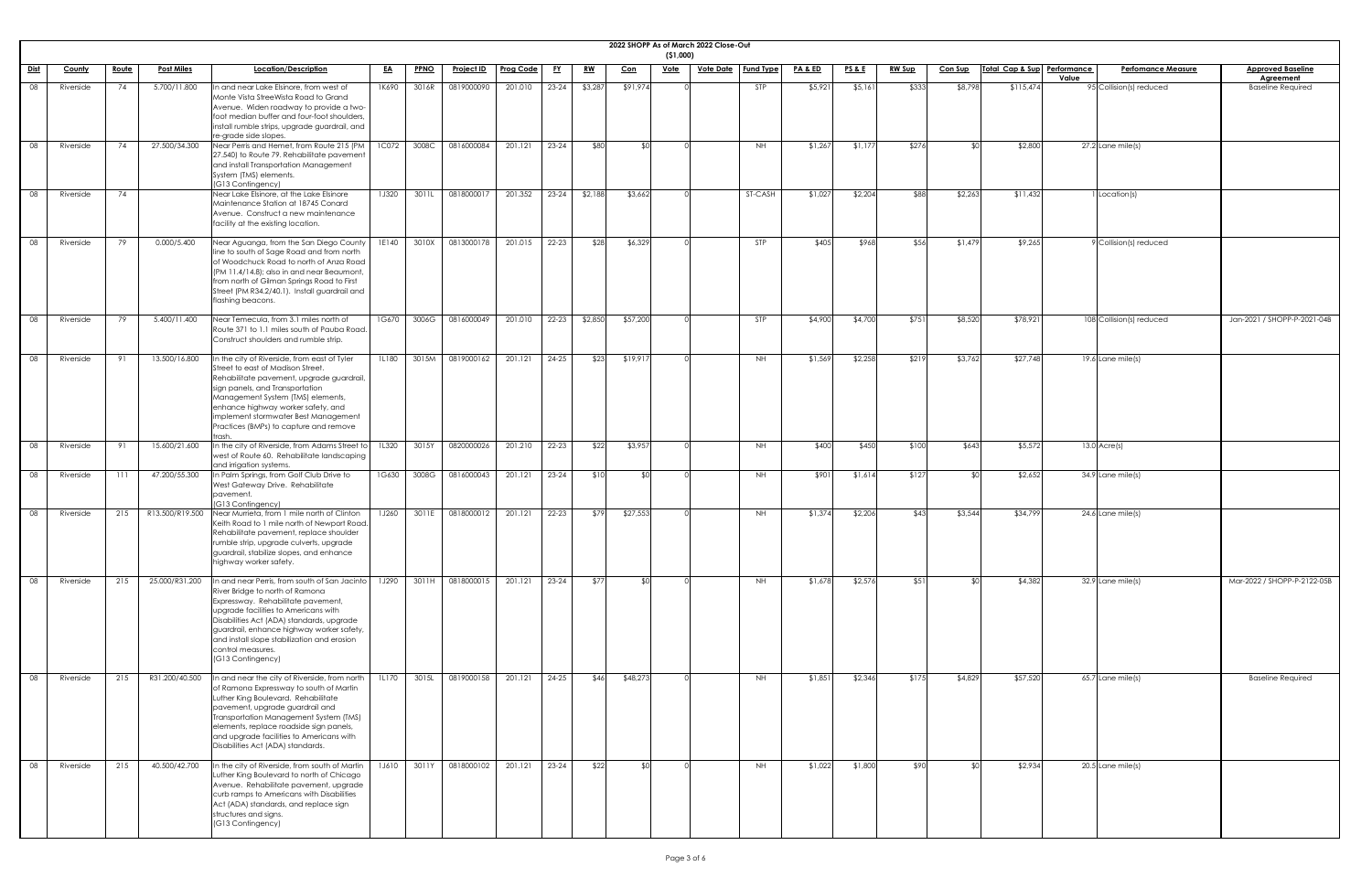|                              |              |                   |                                                                                                                                                                                                                                                                                                                                                                                                                                                      |              |             |                   |                  |           |           |            | (51,000)    | 2022 SHOPP As of March 2022 Close-Out |                  |                    |                 |               |                |                             |                                    |                                              |
|------------------------------|--------------|-------------------|------------------------------------------------------------------------------------------------------------------------------------------------------------------------------------------------------------------------------------------------------------------------------------------------------------------------------------------------------------------------------------------------------------------------------------------------------|--------------|-------------|-------------------|------------------|-----------|-----------|------------|-------------|---------------------------------------|------------------|--------------------|-----------------|---------------|----------------|-----------------------------|------------------------------------|----------------------------------------------|
| <u>Dist</u><br><b>County</b> | <u>Route</u> | <b>Post Miles</b> | Location/Description                                                                                                                                                                                                                                                                                                                                                                                                                                 | <u>EA</u>    | <b>PPNO</b> | <u>Project ID</u> | <b>Prog Code</b> | <u>FY</u> | <u>RW</u> | <u>Con</u> | <u>Vote</u> | <u>Vote Date</u>                      | <b>Fund Type</b> | <u>PA &amp; ED</u> | <u>PS&amp;E</u> | <b>RW Sup</b> | <b>Con Sup</b> | Total Cap & Sup Performance | <b>Perfomance Measure</b><br>Value | <b>Approved Baseline</b><br><b>Agreement</b> |
| 08<br>Riverside              | 243          | 0.000/29.700      | Near Mountain Center, Idyllwild and<br>Banning, from Route 74 to Route 10.<br>Rehabilitate pavement and drainage<br>systems; upgrade guardrail, lighting, and<br>sign panels; upgrade facilities to Americans<br>with Disabilities Act (ADA) standards; and<br>enhance highway worker safety<br>improvements.                                                                                                                                        | 1J450        | 3011S       | 0818000043        | 201.121          | $23 - 24$ | \$477     | \$20,794   |             |                                       | NH               | \$864              | \$1,311         | \$60          | \$2,708        | \$26,214                    | $26.6$ Lane mile(s)                |                                              |
| 08<br>Riverside              | Var          |                   | In Riverside County, on Routes 10, 15, 60, 62,<br>91, 111, and 215 at various locations; also in<br>San Bernardino County, on Route 215 in<br>Colton at Iowa Avenue (PM 0.2). Upgrade<br>Changeable Message Signs (CMS),<br>guardrail shielding, and construct<br>Maintenance Vehicle Pullouts (MVPs).                                                                                                                                               | 1J910        | 3012Q       | 0818000135        | 201.315          | $22 - 23$ | \$46      | \$6,658    |             |                                       | RMRA             | \$863              | \$1,463         | \$65          | \$2,300        | \$11,395                    | 20 Field element(s)                |                                              |
| 08 San Bernardino            | 15           | 0.000/37.400      | In and near Ontario, Rancho Cucamonga,<br>Fontana, Hesperia, and Victorville, from<br>Philadelphia Street to Bear Valley Road;<br>also in and near Barstow from Quarry Road<br>to south of Route 58 (PM 46.4/69.7); also in<br>Riverside County, in and near Corona and<br>Norco, from north of Nichols Road to the<br>San Bernardino County line (PM<br>24.0/52.270). Upgrade guardrail end<br>treatments and re-grade slopes to improve<br>safety. | <b>1L810</b> | 3017L       | 0820000160        | 201.015          | $24 - 25$ | \$25      | \$4,999    |             |                                       | STP              | \$1,769            | \$1,169         | \$42          | \$1,453        | \$9,457                     | 8 Collision(s) reduced             |                                              |
| 08 San Bernardino            | 15           | 2.400             | In Ontario, at \$15-E10 Connector<br>Overcrossing No. 54-0910F. Seismic retrofit<br>and bridge rail upgrade to make standard.                                                                                                                                                                                                                                                                                                                        | 1J540        | 3011R       | 0818000069        | 201.113          | $23 - 24$ | \$10      | \$15,130   |             |                                       | RMRA             | \$840              | \$1,951         | \$31          | \$2,380        | \$20,342                    | Bridge(s)                          |                                              |
| 08 San Bernardino            | 15           | 6.700/R22.300     | In and near Rancho Cucamonga and<br>Fontana, from Baseline Avenue to 0.9 mile<br>north of Route 138. Enhance highway<br>worker safety by installing vegetation<br>control, rock blanket, stamped concrete in<br>areas beyond the gore, and quick-change<br>sign post sleeves.                                                                                                                                                                        | 1G880        | 3007J       | 0816000098        | 201.235          | $22 - 23$ | \$20      | \$11,600   |             |                                       | NH               | \$543              | \$1,300         | \$44          | \$2,200        | \$15,707                    | 253 Location(s)                    |                                              |
| 08 San Bernardino            | 15           | 15.900/16.100     | Near the city of San Bernardino, at Devore<br>Overhead Right Bridge No. 54-0818R,<br>Devore Overhead Left Bridge No. 54-0818L,<br>and Cajon Creek Right Bridge No. 54-0781R.<br>Place polyester concrete on bridge decks,<br>treat approach and departure slabs with<br>methacrylate, and replace bridge joint                                                                                                                                       | 1L510        | 3016M       | 0820000089        | 201.119          | $24 - 25$ | \$45      | \$3,551    |             |                                       | RMRA             | \$720              | \$1,279         | \$49          | \$1,003        | \$6,647                     | 3Bridge(s)                         |                                              |
| 08 San Bernardino            | 15           | 32.300            | In Hesperia, at Joshua Street Overcrossing<br>No. 54-0666; also on Route 40 near Barstow<br>at Nebo Street Undercrossing No. 54-0662L;<br>also on Route 40 near Needles at Fenner<br>Overhead No. 54-1270L. Apply polyester<br>concrete overlay to bridge decks and<br>replace bridge rails.<br>(Bridge Deck Preservation)                                                                                                                           | 1M590        | 3019H       | 0821000144        | 201.119          | $22 - 23$ | \$10      | \$2,185    |             |                                       | RMRA             | \$570              | \$370           | \$10          | \$840          | \$3,985                     | $3$ <i>Bridge(s)</i>               |                                              |
| 08 San Bernardino            | 15           |                   | R110.400/179.400 Near Zzyzx and Mountain Pass, from<br>Telephone Wash Bridge to Ivanpah Ditch<br>Bridge at various locations. Restore rock<br>slope protection at six bridges to mitigate<br>scour.                                                                                                                                                                                                                                                  | 1L530        | 3016N       | 0820000092        | 201.111          | $25 - 26$ | \$501     | \$8,612    |             |                                       | RMRA             | \$1,824            | \$1,724         | \$168         | \$2,767        | \$15,596                    | $6$ Bridge $(s)$                   |                                              |
| 08 San Bernardino            | 15           |                   | R120.000/144.000 Near Baker, from south of Basin Road to 7.4<br>miles north of Route 127. Rehabilitate<br>pavement, drainage systems, and lighting,<br>upgrade guardrail, and replace sign<br>panels.                                                                                                                                                                                                                                                | 1L150        | 3015J       | 0819000152        | 201.121          | $25 - 26$ | \$79      | \$35,508   |             |                                       | <b>NH</b>        | \$2,211            | \$2,543         | \$25          | \$5,200        | \$45,566                    | $50.6$ Lane mile(s)                |                                              |
| 08 San Bernardino            | 15           | 160.900/161.500   | Near Mountain Pass, at the Valley Wells<br>Safety Roadside Rest Area (SRRA).<br>Rehabilitate and upgrade the water and<br>wastewater systems at the northbound and<br>southbound SRRA locations.                                                                                                                                                                                                                                                     | <b>1J330</b> | 3011M       | 0818000019        | 201.250          | $23 - 24$ | \$20      | \$13,959   |             |                                       | <b>NH</b>        | \$603              | \$1,699         | \$13          | \$1,981        | \$18,275                    | $2$ Location(s)                    |                                              |
| 08 San Bernardino            | 18           | 34.000/44.300     | Near Big Bear Lake, from Arrowbear Drive to<br>Route 38. Rehabilitate culverts and install<br>Changeable Message Sign (CMS).                                                                                                                                                                                                                                                                                                                         | <b>1J310</b> | 3011K       | 0818000018        | 201.151          | $23 - 24$ | \$452     | \$4,988    |             |                                       | RMRA             | \$1,156            | \$1,260         | \$23          | \$1,742        | \$9,621                     | 26 Culvert(s) (ea)                 |                                              |

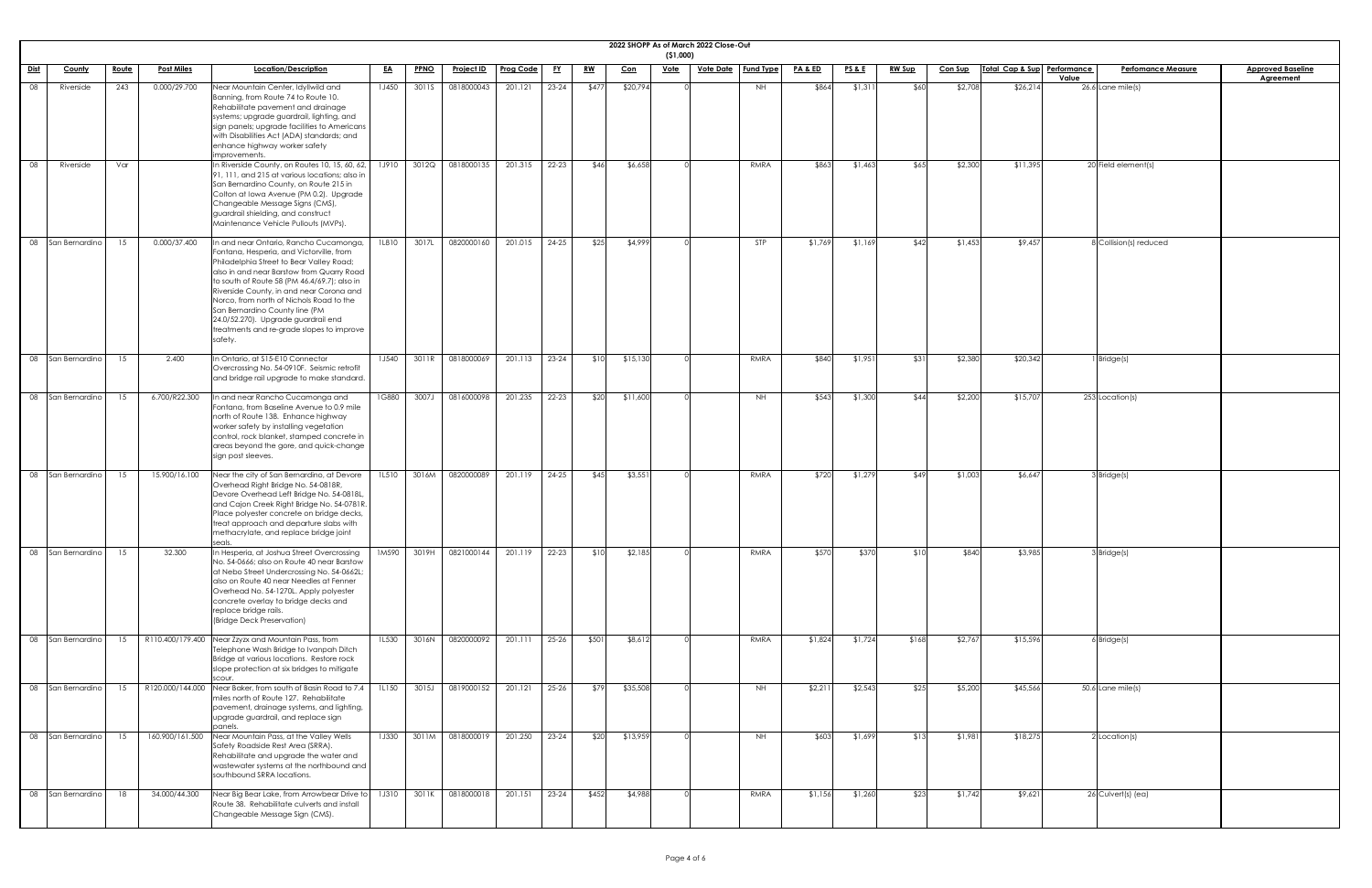|             |                     |              |                   |                                                                                                                                                                                                                                                                                                                                                                                                                     |           |             |                   |           |           |               |            | ( \$1,000)  | 2022 SHOPP As of March 2022 Close-Out |           |                    |                 |               |                |                             |       |                           |                                              |
|-------------|---------------------|--------------|-------------------|---------------------------------------------------------------------------------------------------------------------------------------------------------------------------------------------------------------------------------------------------------------------------------------------------------------------------------------------------------------------------------------------------------------------|-----------|-------------|-------------------|-----------|-----------|---------------|------------|-------------|---------------------------------------|-----------|--------------------|-----------------|---------------|----------------|-----------------------------|-------|---------------------------|----------------------------------------------|
| <u>Dist</u> | <b>County</b>       | <u>Route</u> | <b>Post Miles</b> | Location/Description                                                                                                                                                                                                                                                                                                                                                                                                | <u>EA</u> | <b>PPNO</b> | <u>Project ID</u> | Prog Code | <u>FY</u> | <u>RW</u>     | <u>Con</u> | <u>Vote</u> | <u>Vote Date   Fund Type</u>          |           | <b>PA &amp; ED</b> | <u>PS&amp;E</u> | <u>RW Sup</u> | <b>Con Sup</b> | Total Cap & Sup Performance | Value | <b>Perfomance Measure</b> | <b>Approved Baseline</b><br><b>Agreement</b> |
| 08          | San Bernardino      | 18           | 57.000/66.900     | Near Big Bear Lake, from 1.4 miles south of<br>Baldwin Lake Road to Camp Rock Road.<br>Rehabilitate pavement and drainage<br>systems, upgrade guardrail, and replace<br>sign panels.                                                                                                                                                                                                                                | 1L420     | 3016F       | 0820000076        | 201.121   | $25 - 26$ | \$150         | \$13,703   |             |                                       | <b>NH</b> | \$1,694            | \$1,642         | \$944         | \$2,872        | \$21,005                    |       | $19.8$ Lane mile(s)       |                                              |
|             | 08 San Bernardino   | 18           | 66.900/75.600     | Near Lucerne Valley, from Camp Rock<br>Road to Custer Avenue. Rehabilitate<br>pavement, upgrade guardrail and<br>Transportation Management System (TMS)<br>elements, and construct shoulders and<br>rumble strips.                                                                                                                                                                                                  | 1L140     | 3015H       | 0819000159        | 201.121   | $25 - 26$ | \$5,617       | \$22,942   |             |                                       | <b>NH</b> | \$3,429            | \$2,472         | \$3,987       | \$2,265        | \$40,712                    |       | 18.0 Lane mile(s)         |                                              |
| 08          | San Bernardino      |              | 90.900/R96.600    | In Apple Valley and Victorville, from Apple<br>Valley Inn Road/Dale Evans Parkway to<br>Route 15. Rehabilitate pavement,<br>rehabilitate drainage systems, upgrade<br>facilities to Americans with Disabilities Act<br>(ADA) standards, upgrade signs, and<br>construct sidewalk, Light Emitting Diode<br>(LED) lighting, enhanced crosswalks, bike<br>lanes, and flashing beacons as complete<br>streets elements. | 1J300     | 3011J       | 0818000016        | 201.121   | $23 - 24$ | \$566         | \$16,274   |             |                                       | <b>NH</b> | \$1,867            | \$2,357         | \$1,417       | \$3,480        | \$25,961                    |       | 22.4 Lane mile(s)         |                                              |
|             | 08 San Bernardino   | 38           | 0.000/1.300       | n Redlands, from Route 10 to Occidental<br>Drive; also on spurs from Orange Street to<br>Pearl Avenue (PM S0.372/S0.597) and from<br>Eureka Street to Route 10 (PM<br>S0.598/S0.855). Rehabilitate pavement,<br><b>Upgrade Transportation Management</b><br>System (TMS) elements, and upgrade<br>facilities to Americans with Disabilities Act<br>(ADA) standards.                                                 | 1K940     | 3014N       | 0819000130        | 201.121   | 24-25     | \$840         | \$7,740    |             |                                       | <b>NH</b> | \$1,669            | \$1,712         | \$1,964       | \$2,017        | \$15,942                    |       | 3.8 Lane mile(s)          |                                              |
|             | 08 San Bernardino   | 38           | 1.300/4.100       | In near Redlands, from Occidental Drive to<br>Crafton Avenue. Rehabilitate pavement,<br>upgrade Transportation Management<br>System (TMS) elements, and upgrade<br>facilities to Americans with Disabilities Act<br>(ADA) standards.                                                                                                                                                                                | 1K860     |             | 3014G 0819000129  | 201.121   | $25 - 26$ | \$784         | \$11,697   |             |                                       | <b>NH</b> | \$1,802            | \$1,580         | \$2,238       | \$2,045        | \$20,146                    |       | 5.6 Lane mile(s)          |                                              |
|             | 08 San Bernardino   | 40           | 0.000/R15.000     | In and near Barstow, from Route 15 to 3.4<br>miles west of National Trails Highway; also<br>on Main Street spur (PM S0.0/S0.8).<br>Pavement rehabilitation, upgrade signs and<br>lighting, upgrade curb ramps to Americans<br>with Disabilities Act (ADA) standards, and<br>upgrade safety devices.<br>(G13 Contingency)                                                                                            | 1J720     | 3012K       | 0818000099        | 201.121   | $23 - 24$ | \$235         | SOI.       |             |                                       | NH        | \$1,132            | \$1,400         | \$756         |                | \$3,523                     |       | $60.8$ Lane mile(s)       |                                              |
|             | 08 San Bernardino   | 40           |                   | R104.900/R120.500 Near Needles, from Woods Wash Bridge to<br>Homer Wash Bridge at various locations.<br>Restore rock slope protection at eight<br>bridges to mitigate scour.                                                                                                                                                                                                                                        | 1L800     | 3017K       | 0820000156        | 201.111   | $25 - 26$ | \$565         | \$6,784    |             |                                       | RMRA      | \$1,930            | \$1,947         | \$84          | \$1,838        | \$13,148                    |       | 8 Bridge(s)               |                                              |
| 08          | San Bernardino      | 40           |                   | R105.100/R105.900 Near Needles, at the John Wilkie Safety<br>Roadside Rest Area (SRRA). Reconstruct<br>SRRA and upgrade water and wastewater<br>systems                                                                                                                                                                                                                                                             | 1K490     | 3013K       | 0819000050        | 201.250   | $22 - 23$ | \$22          | \$31,601   |             |                                       | <b>NH</b> | \$1,177            | \$2,804         | \$55          | \$6,037        | \$41,696                    |       | $2$ Location(s)           | Mar-2022 / SHOPP-P-2122-05B                  |
|             | 08 San Bernardino   | $\Delta$     | 153.900/154.700   | Near Needles, from Park Moabi Road to<br>Topock Road at the Colorado River Bridge<br>No. 54-0415. Bridge rehabilitation and/or<br>replacement. Caltrans will be the lead<br>agency and will share half of all costs with<br>Arizona Department of Transportation<br>(ADOT) as indicated via a signed Letter of<br>Intent.                                                                                           | 0R380     | 3001S       | 0812000067        | 201.110   | $25 - 26$ | \$169         | \$28,800   |             |                                       | HBRR-S    | \$2,650            | \$3,759         | \$431         | \$8,332        | \$44,141                    |       | $1$ Bridge(s)             |                                              |
|             | 08 San Bernardino   | 66           | 20.100/23.200     | In San Bernardino, from Pepper Avenue to H<br>Street (PM 20.14/23.156). Rehabilitate<br>pavement, add sidewalk as a complete<br>streets element, and upgrade facilities to<br>Americans with Disabilities Act (ADA)<br>standards                                                                                                                                                                                    | 1G660     | 3007P       | 0816000048        | 201.121   |           | 23-24 \$1,041 | \$12,058   |             |                                       | <b>NH</b> | \$1,073            | \$1,743         | \$2,121       | \$1,576        | \$19,612                    |       | $11.6$ Lane mile(s)       |                                              |
|             | 08   San Bernardino | 66           | 21.300            | In the city of San Bernardino, at Lytle Creek  <br>Channel Bridge No. 54-0423; also on Route<br>215 at Little League Drive Overcrossing<br>Bridge No. 54-0533 (PM 14.9). Upgrade<br>bridge rails and widen bridges.                                                                                                                                                                                                 | 1F400     | 3007L       | 0814000215        | 201.112   | $23-24$   | \$377         | \$6,884    |             |                                       | RMRA      | \$697              | \$2,334         | \$223         | \$2,914        | \$13,429                    |       | 490.0 Linear feet rail    |                                              |

| $22-05B$ |  |
|----------|--|
|          |  |
|          |  |
|          |  |
|          |  |
|          |  |
|          |  |
|          |  |
|          |  |
|          |  |
|          |  |
|          |  |
|          |  |
|          |  |
|          |  |